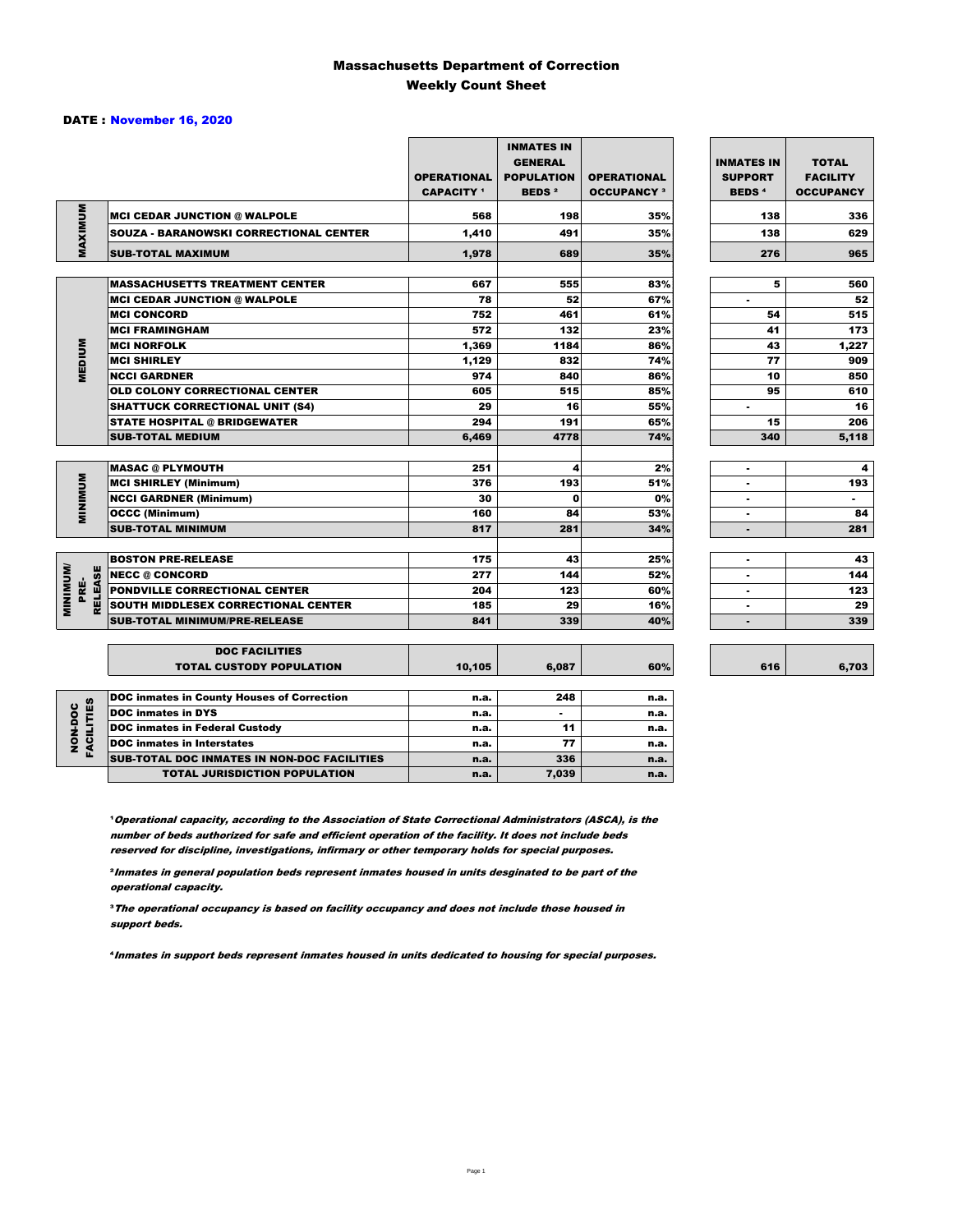### Massachusetts Department of Correction Weekly Count Sheet

| <b>CORRECTIONAL FACILITIES</b>      | <b>TREATMENT</b> | <b>FACILITY</b>  |
|-------------------------------------|------------------|------------------|
| <b>HOSPITAL MISSION</b>             | <b>BEDS</b>      | <b>OCCUPANCY</b> |
| <b>SHATTUCK CORRECTIONAL UNIT</b>   | 29               | 16               |
| <b>STATE HOSPITAL @ BRIDGEWATER</b> | 372              | 191              |
| <b>TOTAL</b>                        | 401              | 207              |

| <b>DOC INMATES IN COUNTY FACILITIES</b>                         | <b>FACILITY</b>  |
|-----------------------------------------------------------------|------------------|
|                                                                 | <b>OCCUPANCY</b> |
| <b>BARNSTABLE COUNTY</b>                                        |                  |
| <b>BERKSHIRE COUNTY</b>                                         | $\mathbf{2}$     |
| <b>BRISTOL COUNTY</b>                                           |                  |
| <b>DUKES COUNTY</b>                                             |                  |
| <b>ESSEX COUNTY</b>                                             | 1                |
| <b>FRANKLIN COUNTY</b>                                          | 11               |
| <b>HAMPDEN COUNTY*</b>                                          | 209              |
| <b>HAMPSHIRE COUNTY</b>                                         | 6                |
| <b>MIDDLESEX COUNTY</b>                                         |                  |
| <b>NORFOLK COUNTY</b>                                           |                  |
| <b>PLYMOUTH COUNTY</b>                                          | 19               |
| <b>SUFFOLK COUNTY</b>                                           | ۰                |
| <b>WORCESTER COUNTY</b>                                         |                  |
| <b>TOTAL</b>                                                    | 248              |
| *Note* Hampden County has 169 Section 35 inmates (Stoney Brook) |                  |
| <b>DOC INMATES IN OTHER FACILITIES</b>                          | <b>FACILITY</b>  |
|                                                                 | <b>OCCUPANCY</b> |
| <b>FEDERAL BUREAU OF PRISONS</b>                                | 11               |
| <b>DYS</b>                                                      |                  |
| <b>INTERSTATES</b>                                              | 77               |
| <b>TOTAL</b>                                                    | 88               |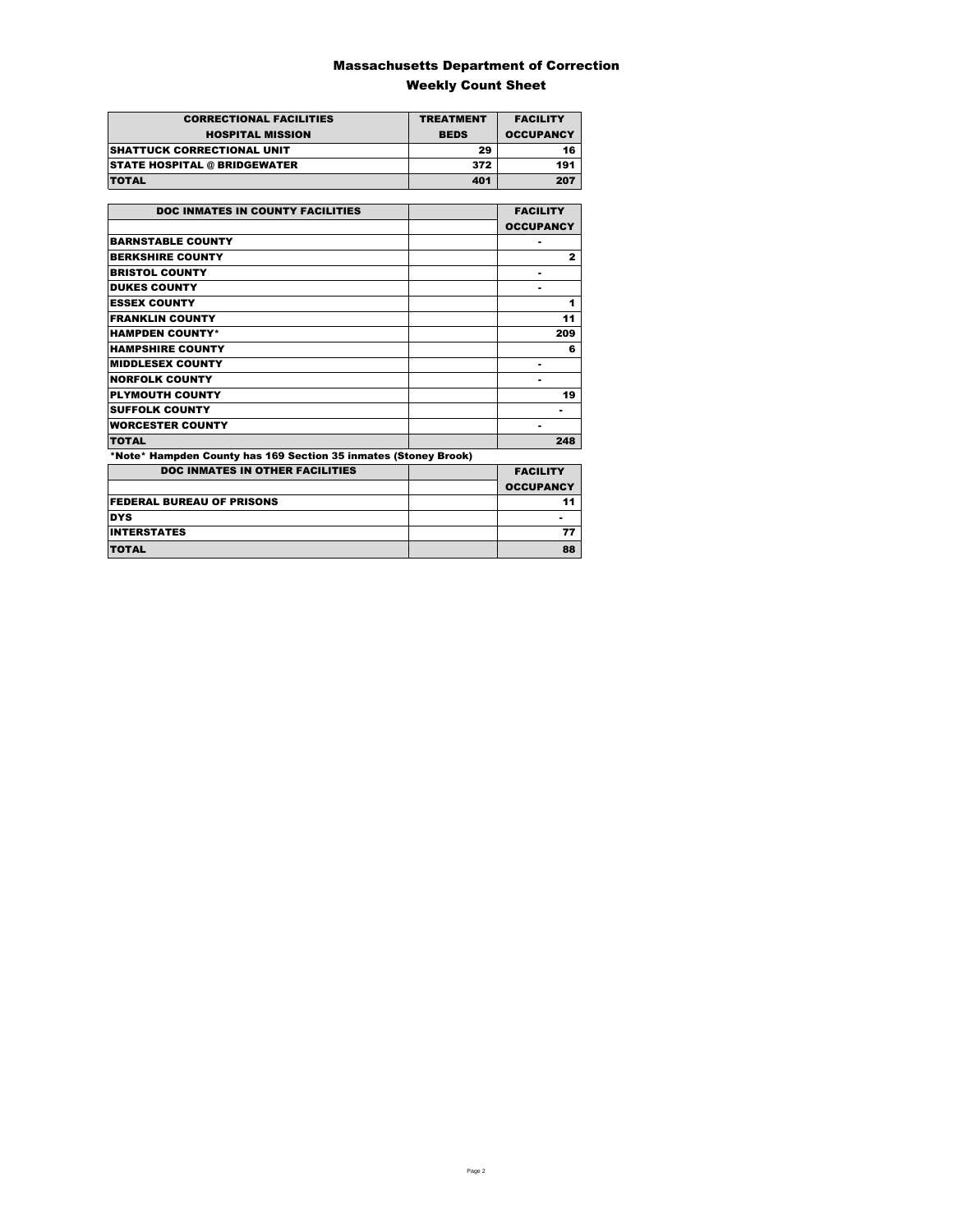#### **11/16/20**

| <b>COUNTY</b>                        | <b>SECURITY LEVEL</b>                 |                               |                              |                          |                                  |                              |                                  |                              |                                     |                           | <b>TOTAL</b>        |                          |
|--------------------------------------|---------------------------------------|-------------------------------|------------------------------|--------------------------|----------------------------------|------------------------------|----------------------------------|------------------------------|-------------------------------------|---------------------------|---------------------|--------------------------|
| <b>BARNSTABLE</b>                    | <b>TYPE</b>                           | <b>MAXIMUM</b>                |                              | <b>MEDIUM</b>            |                                  |                              | <b>MINIMUM</b>                   |                              | <b>PRE-RELEASE</b>                  |                           | <b>TOTAL</b>        |                          |
|                                      |                                       | <b>MALE</b>                   | <b>FEMALE</b>                | <b>MALE</b>              | <b>FEMALE</b>                    | <b>MALE</b>                  | <b>FEMALE</b>                    | <b>MALE</b>                  | <b>FEMALE</b>                       | <b>MALE</b>               | <b>FEMALE</b>       | <b>FACILITY</b>          |
|                                      | <b>COUNTY</b>                         | $\mathbf 0$                   | $\mathbf{0}$                 | 72                       | 6                                | $\mathbf{0}$                 | 0                                | $\mathbf{0}$                 | $\overline{0}$                      | 72                        | 6                   | 78                       |
| <b>HOUSE OF</b>                      | <b>STATE</b>                          | 0                             | $\mathbf{0}$                 | 0                        | 0                                | $\mathbf{0}$                 | 0                                | $\mathbf{0}$                 | $\mathbf 0$                         | 0                         | 0                   | $\mathbf 0$              |
| <b>CORRECTION</b>                    | <b>FEDERAL</b><br><b>TOTAL</b>        | $\overline{0}$<br>$\mathbf 0$ | $\Omega$<br>$\mathbf{0}$     | 0<br>72                  | 0<br>6                           | $\mathbf{0}$<br>$\mathbf{0}$ | $\overline{0}$<br>$\mathbf 0$    | $\Omega$<br>$\mathbf{0}$     | $\overline{0}$<br>$\overline{0}$    | $\mathbf 0$<br>72         | 0<br>$6\phantom{1}$ | $\mathbf 0$<br>78        |
|                                      | <b>COUNTY</b>                         | $\mathbf 0$                   | $\mathbf{0}$                 | 101                      | $\overline{7}$                   | $\mathbf{0}$                 | $\mathbf 0$                      | $\mathbf 0$                  | $\mathbf 0$                         | 101                       | 7                   | 108                      |
| JAIL                                 | <b>OTHER COUNTY</b>                   | $\overline{0}$                | $\Omega$                     | 1                        | 0                                | $\Omega$                     | $\overline{0}$                   | $\Omega$                     | $\overline{0}$                      | 1                         | $\mathbf 0$         | 1                        |
|                                      | <b>FEDERAL</b>                        | 0                             | $\mathbf{0}$                 | 0                        | 0                                | $\mathbf{0}$                 | 0                                | $\mathbf 0$                  | $\mathbf 0$                         | 0                         | 0                   | $\mathbf 0$              |
|                                      | <b>TOTAL</b>                          | $\overline{0}$                | $\overline{0}$               | 102                      | $\overline{7}$                   | $\Omega$                     | $\overline{0}$                   | $\Omega$                     | $\mathbf 0$                         | 102                       | $\overline{7}$      | 109                      |
|                                      | <b>FACILITY TOTAL</b>                 | $\mathbf 0$                   | $\mathbf{0}$                 | 174                      | 13                               | $\mathbf{0}$                 | $\bf{0}$                         | 0                            | $\mathbf{0}$                        | 174                       | 13                  | 187                      |
| <b>BERKSHIRE</b>                     | <b>TYPE</b>                           | <b>MAXIMUM</b>                |                              |                          | <b>MEDIUM</b>                    |                              | <b>MINIMUM</b>                   |                              | <b>PRE-RELEASE</b>                  |                           | <b>TOTAL</b>        |                          |
|                                      |                                       | <b>MALE</b>                   | <b>FEMALE</b>                | <b>MALE</b>              | <b>FEMALE</b>                    | <b>MALE</b>                  | <b>FEMALE</b>                    | <b>MALE</b>                  | <b>FEMALE</b>                       | <b>MALE</b>               | <b>FEMALE</b>       | <b>FACILITY</b>          |
|                                      | <b>COUNTY</b>                         | 0                             | 0                            | 50                       | $\mathbf 0$                      | $\mathbf{0}$                 | $\mathbf{0}$                     | $\mathbf{0}$                 | $\mathbf{0}$                        | 50                        | 0                   | 50                       |
| <b>HOUSE OF</b>                      | <b>STATE</b>                          | $\mathbf 0$                   | $\mathbf{0}$                 | $\overline{2}$           | $\mathbf 0$                      | $\mathbf{0}$                 | $\mathbf 0$                      | $\mathbf{0}$                 | $\overline{0}$                      | $\overline{2}$            | $\mathbf{0}$        | $\overline{\mathbf{c}}$  |
| <b>CORRECTION</b>                    | <b>FEDERAL</b>                        | $\mathbf{0}$                  | $\mathbf{0}$                 | 0                        | $\mathbf{0}$                     | $\mathbf{0}$                 | $\mathbf{0}$                     | $\mathbf{0}$                 | $\overline{0}$                      | $\mathbf 0$               | $\mathbf{0}$        | $\mathbf 0$              |
|                                      | <b>TOTAL</b>                          | $\overline{0}$                | $\mathbf{0}$                 | 52                       | $\overline{0}$                   | $\Omega$                     | $\overline{0}$                   | $\overline{0}$               | $\overline{0}$                      | 52                        | $\overline{0}$      | 52                       |
|                                      | <b>COUNTY</b>                         | $\overline{0}$                | $\Omega$                     | 86                       | $\overline{0}$<br>$\overline{0}$ | $\mathbf 0$                  | $\overline{0}$                   | $\overline{0}$               | $\overline{0}$                      | 86                        | $\mathbf 0$         | 86                       |
| <b>JAIL</b>                          | <b>OTHER COUNTY</b><br><b>FEDERAL</b> | $\mathbf 0$<br>$\mathbf 0$    | $\mathbf{0}$<br>$\mathbf{0}$ | 0<br>0                   | $\overline{0}$                   | $\mathbf{0}$<br>$\mathbf{0}$ | $\mathbf 0$<br>$\mathbf 0$       | $\mathbf 0$<br>$\mathbf 0$   | $\overline{0}$<br>$\overline{0}$    | 0<br>$\mathbf 0$          | 0<br>$\mathbf{0}$   | $\pmb{0}$<br>$\mathbf 0$ |
|                                      | <b>TOTAL</b>                          | $\mathbf 0$                   | $\mathbf{0}$                 | 86                       | $\mathbf 0$                      | $\overline{0}$               | $\mathbf 0$                      | $\mathbf{0}$                 | $\mathbf 0$                         | 86                        | $\mathbf 0$         | 86                       |
|                                      | <b>FACILITY TOTAL</b>                 | $\mathbf{0}$                  | $\bf{0}$                     | 138                      | $\mathbf{0}$                     | 0                            | $\mathbf 0$                      | $\mathbf{0}$                 | $\mathbf{0}$                        | 138                       | 0                   | 138                      |
|                                      |                                       |                               |                              |                          |                                  |                              |                                  |                              |                                     |                           |                     |                          |
| <b>BRISTOL</b>                       | <b>TYPE</b>                           | <b>MAXIMUM</b>                |                              |                          | <b>MEDIUM</b>                    |                              | <b>MINIMUM</b>                   |                              | <b>PRE-RELEASE</b>                  |                           | <b>TOTAL</b>        |                          |
| <b>Ash Street</b>                    |                                       | <b>MALE</b><br>$\mathbf 0$    | <b>FEMALE</b>                | <b>MALE</b>              | <b>FEMALE</b><br>$\mathbf 0$     | <b>MALE</b><br>$\mathbf{0}$  | <b>FEMALE</b><br>$\mathbf{0}$    | <b>MALE</b><br>$\mathbf{0}$  | <b>FEMALE</b><br>$\overline{0}$     | <b>MALE</b><br>13         | <b>FEMALE</b><br>0  | <b>FACILITY</b>          |
| <b>HOUSE OF</b>                      | <b>COUNTY</b><br><b>STATE</b>         | 0                             | $\mathbf 0$<br>$\mathbf{0}$  | 13<br>0                  | $\mathbf 0$                      | $\Omega$                     | 0                                | $\mathbf{0}$                 | $\mathbf{0}$                        | 0                         | 0                   | 13<br>$\bf{0}$           |
| <b>CORRECTION</b>                    | <b>FEDERAL</b>                        | $\overline{0}$                | $\mathbf{0}$                 | 0                        | $\mathbf 0$                      | $\mathbf{0}$                 | $\mathbf 0$                      | $\mathbf{0}$                 | $\mathbf 0$                         | $\mathbf 0$               | $\mathbf{0}$        | $\mathbf 0$              |
|                                      | <b>TOTAL</b>                          | $\mathbf 0$                   | $\mathbf{0}$                 | 13                       | $\mathbf 0$                      | $\mathbf{0}$                 | $\mathbf 0$                      | $\mathbf{0}$                 | $\mathbf 0$                         | 13                        | $\overline{0}$      | 13                       |
|                                      | <b>COUNTY</b>                         | $\overline{0}$                | $\Omega$                     | 65                       | $\Omega$                         | $\Omega$                     | $\overline{0}$                   | $\Omega$                     | $\overline{0}$                      | 65                        | $\mathbf{0}$        | 65                       |
| JAIL                                 | <b>OTHER COUNTY</b>                   | $\overline{0}$                | $\mathbf 0$                  | 0                        | $\overline{0}$                   | $\mathbf{0}$                 | $\overline{0}$                   | 0                            | $\overline{0}$                      | $\mathbf 0$               | $\mathbf 0$         | $\mathbf 0$              |
|                                      | FEDERAL                               | $\mathbf 0$                   | $\mathbf{0}$                 | 0                        | $\overline{0}$                   | $\mathbf{0}$                 | 0                                | $\Omega$                     |                                     | 0                         | 0                   | $\mathbf 0$              |
|                                      | <b>TOTAL</b>                          | $\overline{0}$                | $\overline{0}$               | 65                       | $\overline{0}$                   | $\overline{0}$               | $\overline{0}$                   | $\Omega$                     | $\overline{0}$                      | 65                        | $\overline{0}$      | 65                       |
|                                      | <b>FACILITY TOTAL</b>                 | 0                             | 0                            | 78                       | 0                                | 0                            | 0                                | 0                            | 0                                   | 78                        | 0                   | 78                       |
| <b>BRISTOL</b>                       | <b>TYPE</b>                           | <b>MAXIMUM</b>                |                              |                          | <b>MEDIUM</b>                    |                              | <b>MINIMUM</b>                   |                              | <b>PRE-RELEASE</b>                  |                           | <b>TOTAL</b>        |                          |
| <b>Dartmouth</b>                     |                                       | <b>MALE</b>                   | <b>FEMALE</b>                | <b>MALE</b>              | <b>FEMALE</b>                    | <b>MALE</b>                  | <b>FEMALE</b>                    | <b>MALE</b>                  | <b>FEMALE</b>                       | <b>MALE</b>               | <b>FEMALE</b>       | <b>FACILITY</b>          |
|                                      | <b>COUNTY</b>                         | 0                             | $\mathbf{0}$                 | 118                      | 1<br>0                           | 0                            | 0                                | $\mathbf{0}$                 | $\overline{0}$                      | 118                       | 1                   | 119                      |
| <b>HOUSE OF</b><br><b>CORRECTION</b> | <b>STATE</b><br><b>FEDERAL</b>        | 0<br>$\overline{0}$           | $\mathbf{0}$<br>$\mathbf{0}$ | 0<br>1                   | 0                                | 0<br>0                       | 0<br>0                           | $\mathbf 0$<br>$\mathbf 0$   | $\mathbf 0$<br>$\mathbf{0}$         | 0<br>1                    | 0<br>0              | $\mathbf 0$<br>1         |
|                                      | <b>TOTAL</b>                          | $\overline{0}$                | $\mathbf{0}$                 | 119                      | 1                                | $\mathbf{0}$                 | $\overline{0}$                   | $\mathbf{0}$                 | $\overline{0}$                      | 119                       | $\mathbf{1}$        | 120                      |
|                                      | <b>COUNTY</b>                         | $\mathbf 0$                   | $\mathbf{0}$                 | 394                      | 14                               | $\mathbf{0}$                 | $\mathbf 0$                      | $\mathbf{0}$                 | $\mathbf 0$                         | 394                       | 14                  | 408                      |
| <b>JAIL</b>                          | <b>OTHER COUNTY</b>                   | $\overline{0}$                | $\Omega$                     | 25                       | $\mathbf 0$                      | $\Omega$                     | $\overline{0}$                   | $\Omega$                     | $\Omega$                            | 25                        | 0                   | 25                       |
|                                      | <b>FEDERAL</b>                        | $\mathbf 0$                   | $\mathbf{0}$                 | 4                        | 0                                | $\mathbf{0}$                 | $\mathbf 0$                      | $\mathbf 0$                  | $\overline{0}$                      | 4                         | $\mathbf 0$         | $\overline{4}$           |
|                                      | <b>TOTAL</b>                          | $\mathbf 0$                   | $\overline{0}$               | 423                      | 14                               | $\mathbf{0}$                 | $\mathbf 0$                      | $\overline{0}$               | $\overline{0}$                      | 423                       | 14                  | 437                      |
|                                      | <b>FACILITY TOTAL</b>                 | 0                             | $\mathbf{0}$                 | 542                      | 15                               | $\mathbf{0}$                 | 0                                | 0                            | 0                                   | 542                       | 15                  | 557                      |
| <b>BRISTOL</b>                       | <b>TYPE</b>                           | <b>MAXIMUM</b>                |                              |                          | <b>MEDIUM</b>                    |                              | <b>MINIMUM</b>                   |                              | <b>PRE-RELEASE</b>                  |                           | <b>TOTAL</b>        |                          |
| <b>Women's Center</b>                |                                       | <b>MALE</b>                   | <b>FEMALE</b>                | <b>MALE</b>              | <b>FEMALE</b>                    | <b>MALE</b>                  | <b>FEMALE</b>                    | <b>MALE</b>                  | <b>FEMALE</b>                       | <b>MALE</b>               | <b>FEMALE</b>       | <b>FACILITY</b>          |
|                                      | <b>COUNTY</b>                         | 0                             | 0                            | $\mathbf 0$              | 6                                | $\mathbf 0$                  | $\overline{2}$                   | $\mathbf{0}$                 | $\mathbf{0}$                        | $\mathbf{0}$              | 8                   | 8                        |
| <b>SENTENCED</b>                     | <b>STATE</b>                          | $\Omega$                      | $\Omega$                     | $\Omega$                 | $\Omega$                         | $\Omega$                     | $\Omega$                         | $\Omega$                     | $\Omega$                            | $\mathbf{0}$              | $\overline{0}$      | $\Omega$                 |
|                                      | <b>FEDERAL</b>                        | $\mathbf 0$                   | $\mathbf 0$                  | 0                        | $\mathbf 0$                      | $\mathbf{0}$                 | $\mathbf{0}$                     | $\mathbf 0$                  | $\mathbf 0$                         | $\pmb{0}$                 | 0                   | $\pmb{0}$                |
|                                      | <b>TOTAL</b>                          | $\mathbf 0$                   | $\mathbf{0}$                 | $\mathbf 0$              | $6\phantom{1}6$                  | $\mathbf 0$                  | $\overline{2}$                   | $\mathbf{0}$                 | $\overline{0}$                      | $\mathbf 0$               | 8                   | $\bf 8$                  |
|                                      | <b>COUNTY</b>                         | $\mathbf 0$                   | $\mathbf 0$                  | 0                        | 23                               | $\mathbf{0}$                 | $\mathbf 0$                      | $\mathbf 0$                  | $\mathbf 0$                         | $\pmb{0}$                 | 23                  | 23                       |
| <b>UNSENTENCED</b>                   | INS<br><b>FEDERAL</b>                 | 0<br>$\mathbf 0$              | $\mathbf 0$<br>$\mathbf 0$   | $\mathbf 0$<br>$\pmb{0}$ | $\mathbf 0$<br>$\overline{0}$    | $\mathbf{0}$<br>$\mathbf{0}$ | $\overline{0}$<br>$\overline{0}$ | $\mathbf{0}$<br>$\mathbf{0}$ | $\mathbf{0}$<br>$\mathbf 0$         | $\mathbf{0}$<br>$\pmb{0}$ | 0<br>0              | $\pmb{0}$<br>$\mathbf 0$ |
|                                      | <b>TOTAL</b>                          | $\overline{0}$                | $\mathbf{0}$                 | $\mathbf 0$              | 23                               | $\overline{0}$               | $\mathbf{0}$                     | $\mathbf{0}$                 | $\mathbf 0$                         | $\bf 0$                   | 23                  | 23                       |
|                                      | <b>FACILITY TOTAL</b>                 | $\mathbf{0}$                  | $\bf{0}$                     | 0                        | 29                               | 0                            | $\overline{a}$                   | $\mathbf{0}$                 | 0                                   | 0                         | 31                  | 31                       |
|                                      |                                       |                               |                              |                          |                                  |                              |                                  |                              |                                     |                           |                     |                          |
| <b>DUKES</b>                         | <b>TYPE</b>                           | <b>MAXIMUM</b><br><b>MALE</b> | <b>FEMALE</b>                | <b>MALE</b>              | <b>MEDIUM</b><br><b>FEMALE</b>   | <b>MALE</b>                  | <b>MINIMUM</b><br><b>FEMALE</b>  | <b>MALE</b>                  | <b>PRE-RELEASE</b><br><b>FEMALE</b> | <b>MALE</b>               | <b>TOTAL</b>        | <b>FEMALE FACILITY</b>   |
|                                      | <b>COUNTY</b>                         | 1                             | $\mathbf{0}$                 | $\mathbf{1}$             | $\mathbf 0$                      | $\mathbf{1}$                 | $\mathbf 0$                      | $\mathbf 0$                  | $\mathbf 0$                         | 3                         | 0                   | 3                        |
| <b>HOUSE OF</b>                      | <b>STATE</b>                          | 0                             | $\mathbf 0$                  | 0                        | $\mathbf 0$                      | $\mathbf{0}$                 | 0                                | 0                            | $\mathbf 0$                         | 0                         | $\bf{0}$            | $\mathbf 0$              |
| <b>CORRECTION</b>                    | <b>FEDERAL</b>                        | 0                             | $\mathbf 0$                  | 0                        | 0                                | $\mathbf{0}$                 | 0                                | 0                            | $\mathbf 0$                         | 0                         | 0                   | $\mathbf 0$              |
|                                      | <b>TOTAL</b>                          | $\mathbf{1}$                  | $\mathbf{0}$                 | $\mathbf{1}$             | $\mathbf 0$                      | 1                            | $\mathbf 0$                      | $\mathbf{0}$                 | $\overline{0}$                      | $\ensuremath{\mathsf{3}}$ | $\mathbf 0$         | 3                        |
|                                      | <b>COUNTY</b>                         | $\pmb{0}$                     | $\mathbf 0$                  | $\mathbf 0$              | $\mathbf 0$                      | $\mathbf 0$                  | $\mathbf 0$                      | $\mathbf 0$                  | $\mathbf 0$                         | $\pmb{0}$                 | $\mathbf 0$         | $\mathbf 0$              |
| <b>JAIL</b>                          | <b>OTHER COUNTY</b>                   | 0                             | $\mathbf{0}$                 | $\mathbf{0}$             | $\overline{0}$                   | $\mathbf{0}$                 | $\mathbf{0}$                     | $\mathbf{0}$                 | $\mathbf{0}$                        | $\pmb{0}$                 | $\mathbf 0$         | $\pmb{0}$                |
|                                      | <b>FEDERAL</b>                        | 0                             | $\mathbf{0}$                 | $\pmb{0}$                | $\mathbf 0$                      | $\mathbf{0}$                 | 0                                | $\mathbf{0}$                 | $\mathbf 0$                         | $\pmb{0}$                 | $\mathbf 0$         | $\mathbf 0$              |
|                                      | <b>TOTAL</b>                          | $\mathbf 0$                   | $\mathbf{0}$                 | $\pmb{0}$                | $\mathbf 0$                      | $\mathbf 0$                  | $\mathbf 0$                      | $\mathbf{0}$                 |                                     | $\mathbf 0$               | $\mathbf 0$         | $\pmb{0}$                |
|                                      | <b>FACILITY TOTAL</b>                 | 1                             | $\mathbf{0}$                 | 1                        | 0                                | $\mathbf{1}$                 | 0                                | $\mathbf{0}$                 |                                     | 3                         | $\pmb{0}$           | 3                        |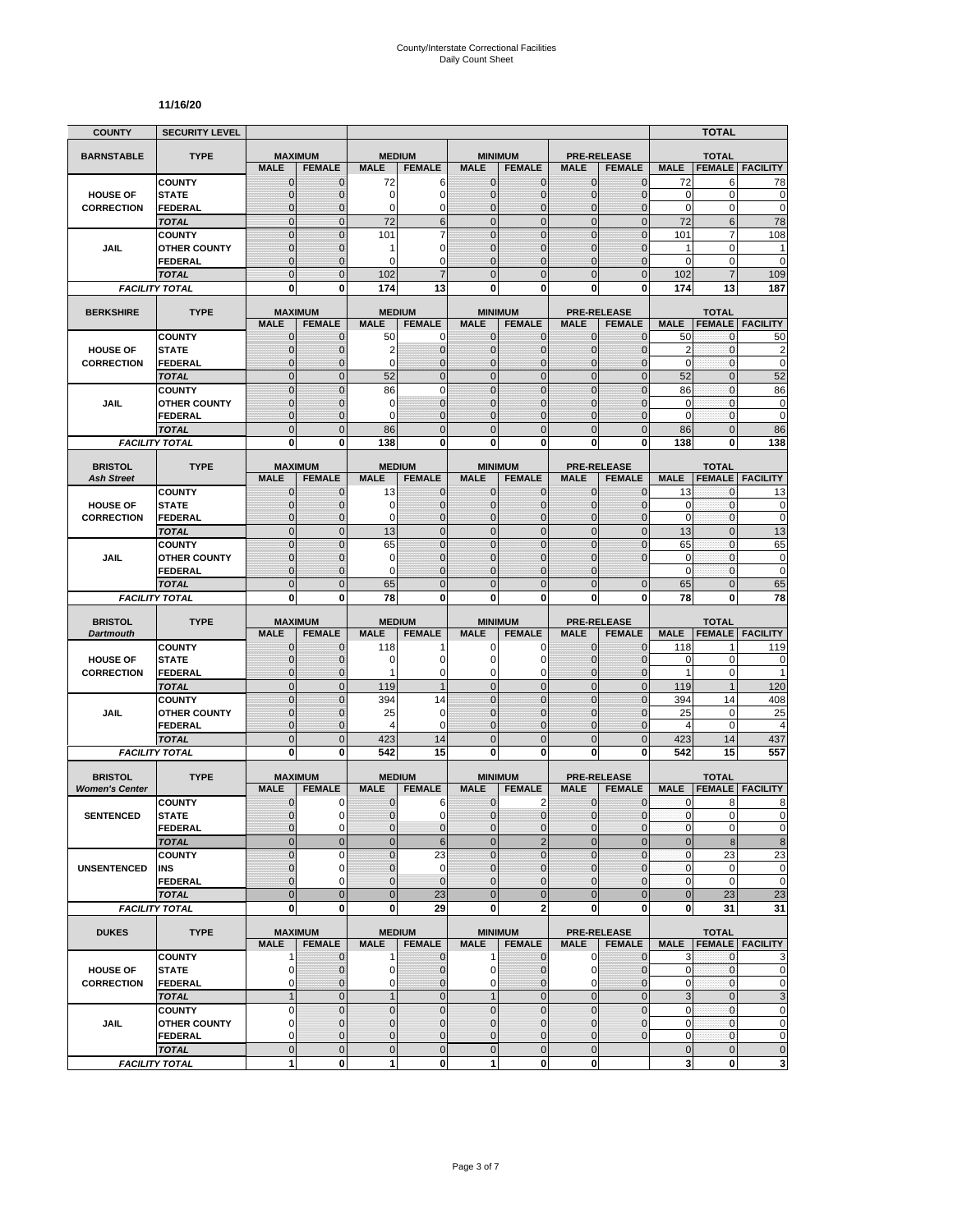# County/Interstate Correctional Facilities Daily Count Sheet

| <b>ESSEX</b>          | <b>TYPE</b>                           |                             | <b>MAXIMUM</b>                  | <b>MEDIUM</b>                  |                               | <b>MINIMUM</b>                 |                              |                               | <b>PRE-RELEASE</b>                  |                           | <b>TOTAL</b>                  |                        |
|-----------------------|---------------------------------------|-----------------------------|---------------------------------|--------------------------------|-------------------------------|--------------------------------|------------------------------|-------------------------------|-------------------------------------|---------------------------|-------------------------------|------------------------|
| <b>Middleton</b>      |                                       | <b>MALE</b>                 | <b>FEMALE</b>                   | <b>MALE</b>                    | <b>FEMALE</b>                 | <b>MALE</b>                    | <b>FEMALE</b>                | <b>MALE</b>                   | <b>FEMALE</b>                       | <b>MALE</b>               |                               | <b>FEMALE FACILITY</b> |
|                       | <b>COUNTY</b>                         | 0                           | $\mathbf 0$                     | 196                            | 0                             | $\mathbf{0}$                   | $\mathbf{0}$                 | $\mathbf{0}$                  | $\Omega$                            | 196                       | 0                             | 196                    |
| <b>HOUSE OF</b>       | <b>STATE</b>                          | 0                           | $\mathbf 0$                     | 0                              | 0                             | $\mathbf 0$                    | $\mathbf{0}$                 | $\mathbf{0}$                  | $\Omega$                            | $\Omega$                  | $\mathbf{0}$                  | 0                      |
| <b>CORRECTION</b>     | <b>FEDERAL</b>                        | $\Omega$<br>$\mathbf 0$     | $\mathbf 0$<br>$\overline{0}$   | $\Omega$                       | $\overline{0}$<br>$\mathbf 0$ | $\mathbf{0}$<br>$\mathbf{0}$   | $\mathbf{0}$<br>$\mathbf{0}$ | $\mathbf{0}$<br>$\mathbf 0$   | $\Omega$<br>$\overline{0}$          | $\Omega$                  | $\mathbf 0$<br>$\mathbf{0}$   | $\mathbf 0$            |
|                       | <b>TOTAL</b><br><b>COUNTY</b>         | $\mathbf 0$                 | $\mathbf{0}$                    | 196<br>732                     | $\overline{1}$                | $\mathbf{0}$                   | $\mathbf 0$                  | $\mathbf{0}$                  | $\overline{0}$                      | 196<br>732                | $\mathbf{1}$                  | 196<br>733             |
| JAIL                  | <b>OTHER COUNTY</b>                   | $\mathbf{0}$                | $\mathbf 0$                     | 0                              | 0                             | $\mathbf{0}$                   | $\Omega$                     | $\mathbf{0}$                  | ſ                                   | $\Omega$                  | $\Omega$                      | 0                      |
|                       | <b>FEDERAL</b>                        | $\mathbf{0}$                |                                 | $\Omega$                       | 0                             | $\mathbf 0$                    | $\mathbf 0$                  | $\mathbf{0}$                  | $\mathbf 0$                         | $\mathbf 0$               | 0                             | $\mathbf 0$            |
|                       | <b>TOTAL</b>                          | $\Omega$                    | $\overline{0}$                  | 732                            | $\overline{1}$                | $\mathbf{0}$                   | $\Omega$                     | $\overline{0}$                | $\Omega$                            | 732                       |                               | 733                    |
|                       | <b>FACILITY TOTAL</b>                 | 0                           | 0                               | 928                            | 1                             | $\bf{0}$                       | 0                            | 0                             | 0                                   | 928                       |                               | 929                    |
| <b>ESSEX</b>          | <b>TYPE</b>                           |                             | <b>MAXIMUM</b>                  |                                | <b>MEDIUM</b>                 |                                | <b>MINIMUM</b>               |                               | <b>PRE-RELEASE</b>                  |                           | <b>TOTAL</b>                  |                        |
| W.I.T.                |                                       | <b>MALE</b>                 | <b>FEMALE</b>                   | <b>MALE</b>                    | <b>FEMALE</b>                 | <b>MALE</b>                    | <b>FEMALE</b>                | <b>MALE</b>                   | <b>FEMALE</b>                       | <b>MALE</b>               | <b>FEMALE</b>                 | <b>FACILITY</b>        |
|                       | <b>COUNTY</b>                         | $\mathbf{0}$                | 0                               | $\mathbf 0$                    | $\mathbf{0}$                  | $\mathbf{0}$                   | $\mathbf{0}$                 | 0                             | 15                                  | 0                         | 15                            | 15                     |
| <b>SENTENCED</b>      | <b>STATE</b>                          | 0                           | $\overline{0}$                  | $\mathbf{0}$                   | 0                             | $\mathbf{0}$                   | $\mathbf{0}$                 | $\mathbf 0$                   | $\mathbf 0$                         | $\mathbf 0$               | $\mathbf 0$                   | $\mathbf 0$            |
|                       | <b>FEDERAL</b>                        | $\overline{0}$              | $\mathbf 0$                     | $\Omega$                       | 0                             | $\mathbf{0}$                   | $\Omega$                     | 0                             | $\Omega$                            | $\mathbf{0}$              | $\Omega$                      | $\mathbf 0$            |
|                       | <b>TOTAL</b>                          | $\overline{0}$              | $\overline{0}$                  | $\mathbf 0$                    | $\overline{0}$                | $\mathbf{0}$                   | $\overline{0}$               | $\mathbf 0$                   | 15                                  | $\mathbf{0}$              | 15                            | 15                     |
|                       | <b>FACILITY TOTAL</b>                 | $\mathbf{0}$                | 0                               | $\bf{0}$                       | O                             | $\bf{0}$                       | 0                            | 0                             | 15                                  | $\bf{0}$                  | 15                            | 15                     |
| <b>ESSEX</b>          | <b>TYPE</b>                           |                             | <b>MAXIMUM</b>                  |                                | <b>MEDIUM</b>                 |                                | <b>MINIMUM</b>               |                               | <b>PRE-RELEASE</b>                  |                           | <b>TOTAL</b>                  |                        |
| LCAC                  |                                       | <b>MALE</b>                 | <b>FEMALE</b>                   | <b>MALE</b>                    | <b>FEMALE</b>                 | <b>MALE</b>                    | <b>FEMALE</b>                | <b>MALE</b>                   | <b>FEMALE</b>                       | <b>MALE</b>               | <b>FEMALE</b>                 | <b>FACILITY</b>        |
|                       | <b>COUNTY</b>                         | 0                           | $\mathbf 0$                     | $\mathbf{0}$                   | 0                             | $\mathbf 0$                    | $\mathbf{0}$                 | 83                            | $\Omega$                            | 83                        | $\mathbf 0$                   | 83                     |
| <b>HOUSE OF</b>       | <b>STATE</b>                          | $\Omega$                    | $\mathbf 0$                     | $\Omega$                       | 0                             | $\Omega$                       | $\Omega$                     | 1                             | $\sqrt{ }$                          | 1                         | $\Omega$                      |                        |
| <b>CORRECTION</b>     | <b>FEDERAL</b>                        | 0                           | $\overline{0}$                  | $\mathbf{0}$                   | 0                             | $\mathbf 0$                    | $\mathbf 0$                  | $\mathbf 0$                   | $\mathcal{C}$                       | $\mathbf 0$               | $\mathbf{0}$                  | $\mathbf 0$            |
|                       | <b>TOTAL</b><br><b>FACILITY TOTAL</b> | $\overline{0}$<br>0         | $\overline{0}$<br>0             | $\overline{0}$<br>0            | $\overline{0}$<br>0           | $\mathbf 0$<br>$\bf{0}$        | $\overline{0}$<br>0          | 84<br>84                      | $\overline{0}$<br>0                 | 84<br>84                  | $\Omega$<br>0                 | 84<br>84               |
|                       |                                       |                             |                                 |                                |                               |                                |                              |                               |                                     |                           |                               |                        |
| <b>FRANKLIN</b>       | <b>TYPE</b>                           |                             | <b>MAXIMUM</b>                  |                                | <b>MEDIUM</b>                 |                                | <b>MINIMUM</b>               |                               | <b>PRE-RELEASE</b>                  |                           | <b>TOTAL</b>                  |                        |
|                       |                                       | <b>MALE</b>                 | <b>FEMALE</b>                   | <b>MALE</b>                    | <b>FEMALE</b>                 | <b>MALE</b>                    | <b>FEMALE</b>                | <b>MALE</b>                   | <b>FEMALE</b>                       | <b>MALE</b>               | <b>FEMALE</b>                 | <b>FACILITY</b>        |
|                       | <b>COUNTY</b>                         | 0                           | 0                               | 45                             | 2                             | $\mathbf{0}$                   | 0                            | 0                             | $\Omega$                            | 45                        | $\overline{2}$                | 47                     |
| <b>HOUSE OF</b>       | <b>OTHER - VT</b>                     | 0                           | $\overline{0}$                  | 0                              | $\mathbf 0$                   | $\mathbf 0$                    | $\Omega$                     | $\mathbf 0$                   | $\sqrt{ }$                          | $\mathbf 0$               | $\mathbf 0$                   | 0                      |
| <b>CORRECTION</b>     | <b>STATE</b>                          | 0                           | $\mathbf 0$                     | 4                              | 0                             | $\overline{2}$                 |                              | 2                             |                                     | 8                         | $\overline{2}$                | 10                     |
|                       | <b>FEDERAL</b>                        | $\mathbf{0}$<br>$\mathbf 0$ | $\overline{0}$<br>$\mathbf{0}$  | $\Omega$<br>49                 | 0<br>$\overline{2}$           | $\mathbf{0}$<br>$\overline{2}$ | $\mathbf{0}$<br>$\mathbf{1}$ | $\mathbf 0$<br>$\overline{2}$ | $\overline{0}$<br>1                 | $\mathbf 0$<br>53         | $\mathbf 0$                   | $\mathbf 0$<br>57      |
|                       | <b>TOTAL</b><br><b>COUNTY</b>         | $\mathbf 0$                 | $\mathbf 0$                     | 62                             | 8                             | $\mathbf 0$                    | $\mathbf 0$                  | $\mathbf{0}$                  | $\overline{0}$                      | 62                        | $\overline{4}$<br>8           | 70                     |
| <b>JAIL</b>           | <b>OTHER COUNTY</b>                   | $\overline{0}$              | $\mathbf 0$                     | 21                             | 0                             | $\Omega$                       | $\Omega$                     | $\mathbf 0$                   | $\sqrt{ }$                          | 21                        | $\Omega$                      | $\overline{21}$        |
|                       | <b>FEDERAL</b>                        | $\overline{0}$              | $\overline{0}$                  | 3                              | 0                             | $\mathbf{0}$                   | $\mathbf 0$                  | $\mathbf{0}$                  | $\mathbf 0$                         | 3                         | $\mathbf 0$                   | 3                      |
|                       | <b>TOTAL</b>                          | $\mathbf 0$                 | $\mathbf 0$                     | 86                             | 8                             | $\mathbf{0}$                   | $\overline{0}$               | $\mathbf 0$                   | $\Omega$                            | 86                        | 8                             | 94                     |
|                       | <b>FACILITY TOTAL</b>                 | $\mathbf{0}$                | 0                               | 135                            | 10                            | $\overline{2}$                 | 1                            | $\overline{2}$                |                                     | 139                       | 12                            | 151                    |
|                       |                                       |                             |                                 |                                |                               |                                |                              |                               |                                     |                           |                               |                        |
| <b>HAMPDEN</b>        | <b>TYPE</b>                           | <b>MALE</b>                 | <b>MAXIMUM</b><br><b>FEMALE</b> | <b>MEDIUM</b><br><b>MALE</b>   | <b>FEMALE</b>                 | <b>MINIMUM</b><br><b>MALE</b>  | <b>FEMALE</b>                | <b>MALE</b>                   | <b>PRE-RELEASE</b><br><b>FEMALE</b> | <b>MALE</b>               | <b>TOTAL</b><br><b>FEMALE</b> | <b>FACILITY</b>        |
| <b>HOC/JAIL</b>       | <b>COUNTY</b>                         | $\mathbf{0}$                | 0                               | 105                            | 0                             | 22                             | $\mathbf 0$                  | 0                             | $\Omega$                            | 127                       | $\mathbf 0$                   | 127                    |
| <b>HOUSE OF</b>       | <b>STATE</b>                          | $\Omega$                    | $\overline{0}$                  | 22                             | 0                             | 12                             | $\Omega$                     | 1                             | $\Omega$                            | 35                        | $\mathbf{0}$                  | 35                     |
| <b>CORRECTION</b>     | <b>STATE - ELMO</b>                   |                             |                                 |                                |                               |                                |                              | 0                             | $\Omega$                            | 0                         | $\mathbf{0}$                  | 0                      |
|                       | <b>FEDERAL</b>                        | $\mathbf{0}$                | $\mathbf 0$                     | 0                              | 0                             | 0                              | 0                            | 0                             | $\overline{0}$                      | $\Omega$                  | $\mathbf 0$                   | 0                      |
|                       | <b>TOTAL</b>                          | $\mathbf{0}$                | $\overline{0}$                  | 127                            | $\overline{0}$                | 34                             | $\mathbf{0}$                 | $\mathbf{1}$                  | $\overline{0}$                      | 162                       | $\mathbf{0}$                  | 162                    |
|                       | <b>COUNTY</b>                         | $\Omega$                    | $\overline{0}$                  | 486                            | $\overline{0}$                | $\Omega$                       | $\Omega$                     | $\overline{0}$                | $\Omega$                            | 486                       | $\Omega$                      | 486                    |
| JAIL                  | <b>OTHER COUNTY</b><br><b>FEDERAL</b> | 0<br>$\Omega$               | $\mathbf 0$<br>$\Omega$         | 0<br>14                        | 0<br>$\Omega$                 | $\mathbf{0}$                   | $\Omega$<br>$\Omega$         | $\mathbf 0$<br>$\mathbf 0$    | $\Omega$<br>$\Omega$                | $\mathbf 0$<br>15         | $\mathbf{0}$<br>$\Omega$      | 0<br>15                |
|                       | <b>TOTAL</b>                          | $\overline{0}$              | $\mathcal{C}$                   | 500                            | $\overline{0}$                |                                | $\Omega$                     | $\overline{0}$                |                                     | 501                       |                               | 501                    |
|                       | <b>FACILITY TOTAL</b>                 | $\mathbf{0}$                | 0                               | 627                            | 0                             | 35                             | 0                            | 1                             | 0                                   | 663                       | 0                             | 663                    |
|                       |                                       |                             |                                 |                                |                               |                                |                              |                               |                                     |                           |                               |                        |
| <b>HAMPDEN</b>        | <b>TYPE</b>                           |                             | <b>MAXIMUM</b>                  |                                | <b>MEDIUM</b>                 |                                | <b>MINIMUM</b>               |                               | <b>PRE-RELEASE</b>                  |                           | <b>TOTAL</b>                  |                        |
| <b>WMCAC</b>          |                                       | <b>MALE</b>                 | <b>FEMALE</b>                   | <b>MALE</b>                    | <b>FEMALE</b>                 | <b>MALE</b>                    | <b>FEMALE</b>                | <b>MALE</b>                   | <b>FEMALE</b>                       | <b>MALE</b>               |                               | <b>FEMALE FACILITY</b> |
| <b>HOUSE OF</b>       | <b>COUNTY</b><br><b>STATE</b>         | 0<br>0                      | $\mathbf 0$<br>$\mathbf{0}$     | $\mathbf{0}$<br>$\mathbf{0}$   | 0<br>0                        | 33<br>$\pmb{0}$                | 0<br>0                       | $\mathbf 0$<br>$\mathbf{0}$   | $\mathbf 0$<br>$\overline{0}$       | 33<br>$\mathbf 0$         | 0<br>$\mathbf 0$              | 33<br>0                |
| <b>CORRECTION</b>     | <b>FEDERAL</b>                        | 0                           | $\overline{0}$                  | $\overline{0}$                 | 0                             | $\mathbf 0$                    | 0                            | 0                             | $\overline{0}$                      | $\mathbf 0$               | $\mathbf 0$                   | $\pmb{0}$              |
|                       | <b>TOTAL</b>                          | $\mathbf 0$                 | $\mathbf 0$                     | $\overline{0}$                 | $\mathbf 0$                   | 33                             | $\mathbf 0$                  | $\mathbf 0$                   | $\mathbf 0$                         | 33                        | $\mathbf 0$                   | 33                     |
|                       | <b>FACILITY TOTAL</b>                 | 0                           | 0                               | $\mathbf{0}$                   | 0                             | 33                             | 0                            | 0                             | $\mathbf 0$                         | 33                        | 0                             | 33                     |
|                       |                                       |                             |                                 |                                |                               |                                |                              |                               |                                     |                           |                               |                        |
| <b>HAMPDEN</b>        | <b>TYPE</b>                           |                             | <b>MAXIMUM</b>                  |                                | <b>MEDIUM</b>                 |                                | <b>MINIMUM</b>               |                               | <b>PRE-RELEASE</b>                  |                           | <b>TOTAL</b>                  |                        |
| <b>Women's Center</b> | <b>COUNTY</b>                         | <b>MALE</b>                 | <b>FEMALE</b><br>0              | <b>MALE</b><br>0               | <b>FEMALE</b>                 | <b>MALE</b>                    | <b>FEMALE</b><br>8           | <b>MALE</b><br>0              | <b>FEMALE</b><br>0                  | <b>MALE</b><br>0          |                               | <b>FEMALE FACILITY</b> |
| <b>HOUSE OF</b>       | <b>STATE</b>                          | 0<br>$\mathbf{0}$           | $\mathbf 0$                     | $\mathbf 0$                    | 15<br>2                       | $\bf{0}$<br>$\mathbf{0}$       | 2                            | $\mathbf{0}$                  | 0                                   | $\mathbf{0}$              | 23<br>$\overline{4}$          | 23<br>4                |
| <b>CORRECTION</b>     | <b>FEDERAL</b>                        | 0                           | 0                               | 0                              | $\mathbf 0$                   | $\mathbf 0$                    | 0                            | $\mathbf{0}$                  | 0                                   | $\mathbf 0$               | $\mathbf 0$                   | $\mathbf 0$            |
|                       | <b>TOTAL</b>                          | $\mathbf{0}$                | $\mathbf{0}$                    | $\overline{0}$                 | 17                            | $\overline{0}$                 | 10                           | $\mathbf{0}$                  | $\mathbf{0}$                        | $\overline{0}$            | 27                            | 27                     |
|                       | <b>COUNTY</b>                         | $\mathbf 0$                 | $\mathbf 0$                     | $\Omega$                       | 50                            | $\mathbf{0}$                   | $\Omega$                     | $\overline{0}$                | $\overline{0}$                      | $\mathbf 0$               | 50                            | 50                     |
| JAIL                  | <b>OTHER COUNTY</b>                   | $\overline{0}$              | 0                               | $\mathbf{0}$                   | $\mathbf 0$                   | $\mathbf{0}$                   | $\mathbf{0}$                 | $\mathbf{0}$                  | $\Omega$                            | $\mathbf 0$               | $\mathbf 0$                   | 0                      |
|                       | FEDERAL                               | 0<br>$\mathbf{0}$           | 0                               | $\mathbf{0}$<br>$\overline{0}$ | 0                             | $\mathbf 0$<br>$\bf{0}$        | $\mathbf{0}$<br>$\mathbf{0}$ | 0                             | $\overline{0}$                      | $\mathbf 0$               | $\mathbf 0$                   | $\pmb{0}$              |
|                       | <b>TOTAL</b><br><b>FACILITY TOTAL</b> | 0                           | $\mathbf 0$<br>$\pmb{0}$        | $\pmb{0}$                      | 50<br>67                      | $\mathbf 0$                    | 10                           | $\bf{0}$<br>$\mathbf{0}$      | $\pmb{0}$<br>$\mathbf 0$            | $\mathbf{0}$<br>$\pmb{0}$ | 50<br>77                      | 50<br>77               |
|                       |                                       |                             |                                 |                                |                               |                                |                              |                               |                                     |                           |                               |                        |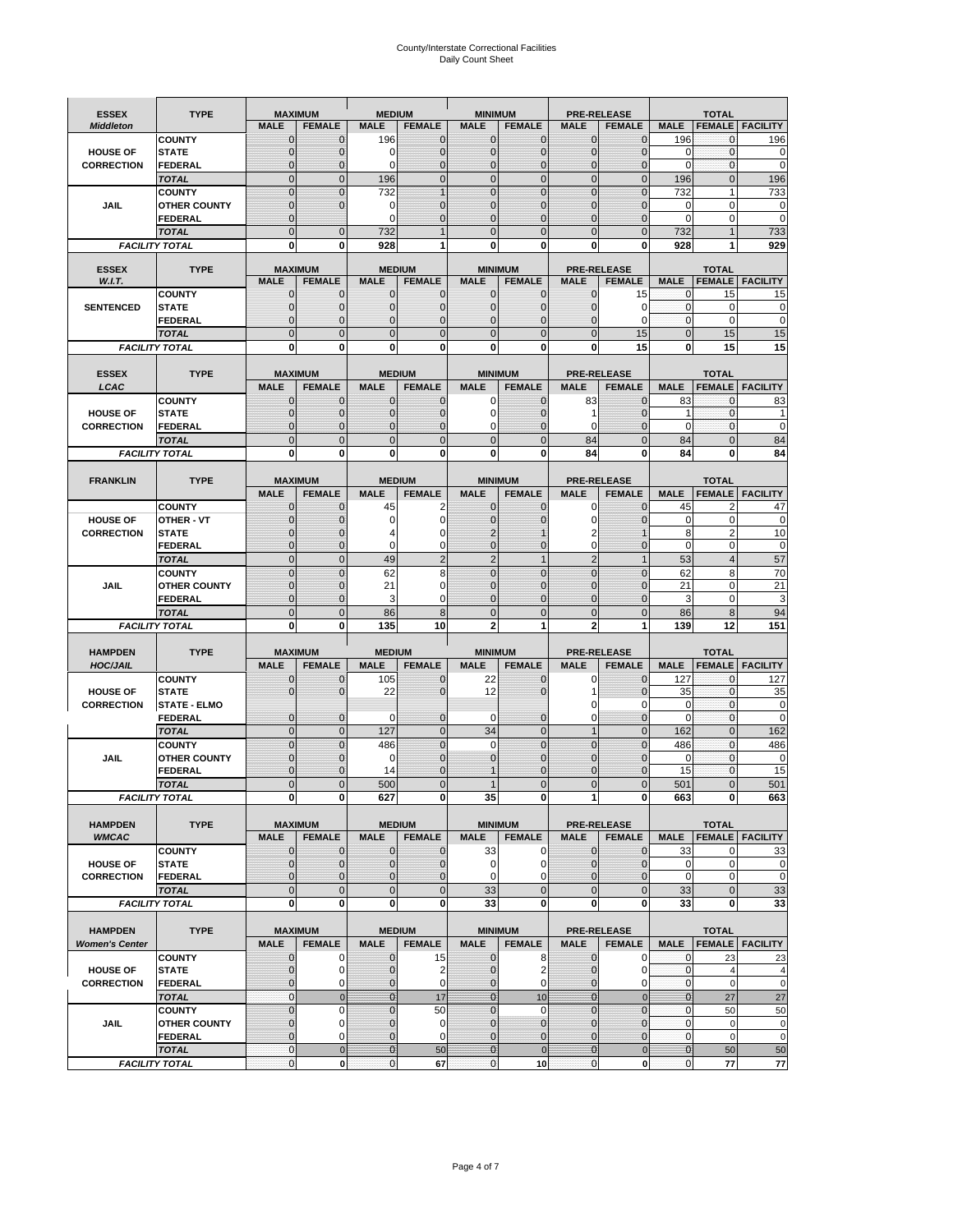| <b>HAMPSHIRE</b>                     | <b>TYPE</b>                           | <b>MAXIMUM</b>                |                            | <b>MEDIUM</b>    |                                | <b>MINIMUM</b>                |                                | <b>PRE-RELEASE</b>          |                                     | <b>TOTAL</b>               |                               |                            |  |
|--------------------------------------|---------------------------------------|-------------------------------|----------------------------|------------------|--------------------------------|-------------------------------|--------------------------------|-----------------------------|-------------------------------------|----------------------------|-------------------------------|----------------------------|--|
|                                      |                                       | <b>MALE</b>                   | <b>FEMALE</b>              | <b>MALE</b>      | <b>FEMALE</b>                  | <b>MALE</b>                   | <b>FEMALE</b>                  | <b>MALE</b>                 | <b>FEMALE</b>                       | <b>MALE</b>                | <b>FEMALE</b>                 | <b>FACILITY</b>            |  |
|                                      | <b>COUNTY</b>                         | $\mathbf 0$                   | $\overline{0}$             | 18               | $\mathbf 0$                    | 4                             | $\mathbf{0}$                   | $\overline{2}$              | $\overline{0}$                      | 24                         | 0                             | 24                         |  |
| <b>HOUSE OF</b>                      | <b>STATE</b>                          | ∩                             | 0                          | 1                | $\mathbf{0}$                   | 0                             | $\mathbf 0$                    | 5                           | 0                                   | 6                          | $\mathbf 0$                   | 6                          |  |
| <b>CORRECTION</b>                    | <b>FEDERAL</b>                        | $\mathbf{0}$                  | 0                          | $\mathbf 0$      | $\mathbf{0}$                   | 0                             | $\mathbf{0}$                   | $\mathbf{0}$                | $\overline{0}$                      | $\mathbf 0$                | $\mathbf 0$                   | $\mathbf 0$                |  |
|                                      | <b>TOTAL</b>                          | $\overline{0}$                | $\mathbf 0$                | 19               | $\overline{0}$                 | $\overline{4}$                | $\overline{0}$                 | $\overline{7}$              |                                     | 30                         | $\mathbf 0$                   | 30                         |  |
|                                      | <b>COUNTY</b>                         | $\Omega$                      | $\mathbf 0$                | 77               | $\mathbf{0}$                   | $\overline{0}$                | $\overline{0}$                 | $\mathbf{0}$                | $\mathbf 0$                         | 77                         | $\mathbf 0$                   | 77                         |  |
| JAIL                                 | <b>OTHER COUNTY</b>                   | 0                             | $\overline{0}$             | $\mathbf 0$      | $\mathbf{0}$                   | $\overline{0}$                | $\mathbf{0}$                   | 0                           | $\overline{0}$                      | $\mathbf 0$                | $\mathbf{0}$                  | $\mathbf 0$                |  |
|                                      | <b>FEDERAL</b>                        | $\mathbf{0}$                  | $\overline{0}$             | $\overline{4}$   | 0                              | $\overline{0}$                | $\overline{0}$                 | $\mathbf{0}$                | $\overline{0}$                      | 4                          | $\mathbf 0$                   | $\overline{4}$             |  |
|                                      | <b>TOTAL</b>                          | $\Omega$                      | $\overline{0}$             | 81               | $\mathbf{0}$                   | 0                             | $\overline{0}$                 | $\mathbf{0}$                |                                     | 81                         | $\mathbf 0$                   | 81                         |  |
|                                      | <b>FACILITY TOTAL</b>                 | $\bf{0}$                      | 0                          | 100              | 0                              | 4                             | 0                              | 7                           |                                     | 111                        | 0                             | 111                        |  |
|                                      |                                       |                               |                            |                  |                                |                               |                                |                             |                                     |                            |                               |                            |  |
| <b>MIDDLESEX</b><br>E. Cambridge     | <b>TYPE</b>                           | <b>MAXIMUM</b><br><b>MALE</b> | <b>FEMALE</b>              | <b>MALE</b>      | <b>MEDIUM</b><br><b>FEMALE</b> | <b>MINIMUM</b><br><b>MALE</b> | <b>FEMALE</b>                  | <b>MALE</b>                 | <b>PRE-RELEASE</b><br><b>FEMALE</b> | <b>MALE</b>                | <b>TOTAL</b><br><b>FEMALE</b> | <b>FACILITY</b>            |  |
|                                      | <b>COUNTY</b>                         | 0                             | $\mathbf 0$                | 0                | 0                              | 0                             | $\mathbf{0}$                   | $\mathbf 0$                 | 0                                   | 0                          | $\mathbf{0}$                  | 0                          |  |
| <b>HOUSE OF</b>                      | <b>STATE</b>                          | $\pmb{0}$                     | $\mathbf{0}$               | $\mathbf 0$      | $\bf{0}$                       | 0                             | $\mathbf{0}$                   | $\mathbf 0$                 | 0                                   | $\mathbf 0$                | $\mathbf 0$                   | $\mathbf 0$                |  |
| <b>CORRECTION</b>                    | <b>FEDERAL</b>                        | $\mathbf{0}$                  | $\mathbf{0}$               | $\mathbf 0$      | $\mathbf{O}$                   | $\mathbf{0}$                  | $\mathbf{0}$                   | $\mathbf{0}$                | $\mathbf 0$                         | $\mathbf 0$                | $\mathbf 0$                   | $\pmb{0}$                  |  |
|                                      | <b>TOTAL</b>                          | $\mathbf{0}$                  | $\overline{0}$             | $\overline{0}$   | $\mathbf{0}$                   | $\overline{0}$                | $\mathbf{0}$                   | $\mathbf{0}$                | $\overline{0}$                      | $\overline{0}$             | $\overline{0}$                | $\pmb{0}$                  |  |
|                                      | <b>COUNTY</b>                         | $\mathbf{0}$                  | $\mathbf{0}$               | $\mathbf 0$      | $\mathbf{O}$                   | $\mathbf{0}$                  | $\mathbf{0}$                   | $\mathbf{O}$                | $\overline{0}$                      | $\mathbf 0$                | $\mathbf{0}$                  | $\pmb{0}$                  |  |
| JAIL                                 | <b>OTHER COUNTY</b>                   | $\Omega$                      | $\mathbf 0$                | $\mathbf{0}$     | $\Omega$                       | $\mathbf{0}$                  | $\mathbf{0}$                   | $\mathbf{0}$                | $\overline{0}$                      | $\mathbf 0$                | $\mathbf{0}$                  | $\mathbf 0$                |  |
|                                      | <b>FEDERAL</b>                        | $\mathbf{0}$                  | $\mathbf 0$                | $\mathbf 0$      | $\mathbf{O}$                   | 0                             | $\mathbf{0}$                   | $\mathbf{O}$                | 0                                   | $\mathbf 0$                | $\mathbf 0$                   | $\mathbf 0$                |  |
|                                      | <b>TOTAL</b>                          | $\mathbf{0}$                  | $\overline{0}$             | $\overline{0}$   | $\mathbf{0}$                   | $\mathbf 0$                   | $\mathbf 0$                    | $\mathbf{0}$                | $\overline{0}$                      | $\mathbf 0$                | $\overline{0}$                | $\mathbf 0$                |  |
|                                      | <b>FACILITY TOTAL</b>                 | 0                             | 0                          | 0                | 0                              | 0                             | 0                              | 0                           | 0                                   | 0                          | 0                             | $\bf{0}$                   |  |
|                                      |                                       |                               |                            |                  |                                |                               |                                |                             |                                     |                            |                               |                            |  |
| <b>MIDDLESEX</b>                     | <b>TYPE</b>                           | <b>MAXIMUM</b>                |                            |                  | <b>MEDIUM</b>                  | <b>MINIMUM</b>                |                                |                             | <b>PRE-RELEASE</b>                  |                            | <b>TOTAL</b>                  |                            |  |
| <b>Billerica</b>                     |                                       | <b>MALE</b>                   | <b>FEMALE</b>              | <b>MALE</b>      | <b>FEMALE</b>                  | <b>MALE</b>                   | <b>FEMALE</b>                  | <b>MALE</b>                 | <b>FEMALE</b>                       | <b>MALE</b>                | <b>FEMALE</b>                 | <b>FACILITY</b>            |  |
|                                      | <b>COUNTY</b>                         | 0                             | $\overline{0}$             | 146              | $\mathbf 0$                    | 10                            | $\mathbf{0}$                   | 19                          | $\overline{0}$                      | 175                        | $\mathbf{0}$                  | 175                        |  |
| <b>HOUSE OF</b><br><b>CORRECTION</b> | <b>STATE</b>                          | $\Omega$                      | $\overline{0}$<br>0        | 0<br>0           | $\mathbf 0$<br>$\mathbf{0}$    | 0<br>0                        | $\overline{0}$<br>$\mathbf{0}$ | 0<br>$\mathbf 0$            | $\overline{0}$<br>0                 | 0<br>$\overline{0}$        | $\mathbf 0$<br>$\mathbf 0$    | 0<br>$\mathbf 0$           |  |
|                                      | FEDERAL<br><b>TOTAL</b>               | $\mathbf{0}$                  | $\overline{0}$             | 146              | $\mathbf{0}$                   | 10                            | $\mathbf{0}$                   | 19                          | $\overline{0}$                      | 175                        | $\overline{0}$                | 175                        |  |
|                                      | <b>COUNTY</b>                         | $\Omega$                      | $\overline{0}$             | 391              | $\mathbf 0$                    | $\overline{0}$                | $\Omega$                       | $\mathbf{0}$                | $\overline{0}$                      | 391                        | $\mathbf{0}$                  | 391                        |  |
| JAIL                                 | <b>OTHER COUNTY</b>                   | $\Omega$                      | 0                          | 0                | $\overline{0}$                 | 0                             | $\mathbf{0}$                   | $\overline{0}$              | 0                                   | 0                          | $\mathbf{0}$                  | 0                          |  |
|                                      | <b>FEDERAL</b>                        | 0                             | $\overline{0}$             | $\mathbf 0$      | $\mathbf 0$                    | $\overline{0}$                | $\overline{0}$                 | 0                           | $\overline{0}$                      | $\overline{0}$             | $\mathbf{0}$                  | $\mathbf 0$                |  |
|                                      | <b>TOTAL</b>                          | $\Omega$                      | $\mathbf 0$                | 391              | $\mathbf{0}$                   | $\mathbf 0$                   | $\mathbf 0$                    | $\mathbf{0}$                | $\overline{0}$                      | 391                        | $\mathbf 0$                   | 391                        |  |
|                                      | <b>FACILITY TOTAL</b>                 |                               | $\mathbf 0$                | 537              | $\bf{0}$                       | 10                            | 0                              | 19                          | 0                                   | 566                        | $\bf{0}$                      | 566                        |  |
|                                      |                                       |                               |                            |                  |                                |                               |                                |                             |                                     |                            |                               |                            |  |
|                                      |                                       |                               |                            |                  |                                |                               |                                |                             |                                     |                            |                               |                            |  |
| <b>NORFOLK</b>                       | <b>TYPE</b>                           | <b>MAXIMUM</b>                |                            |                  | <b>MEDIUM</b>                  |                               | <b>MINIMUM</b>                 |                             | <b>PRE-RELEASE</b>                  |                            | <b>TOTAL</b>                  |                            |  |
| Dedham / RT 128                      |                                       | <b>MALE</b>                   | <b>FEMALE</b>              | <b>MALE</b>      | <b>FEMALE</b>                  | <b>MALE</b>                   | <b>FEMALE</b>                  | <b>MALE</b>                 | <b>FEMALE</b>                       | <b>MALE</b>                | <b>FEMALE</b>                 | <b>FACILITY</b>            |  |
|                                      | <b>COUNTY</b>                         | $\Omega$                      | $\overline{0}$             | 77               | 0                              | 0                             | $\mathbf 0$                    | 17                          | $\overline{0}$                      | 94                         | 0                             | 94                         |  |
| <b>HOUSE OF</b>                      | <b>STATE</b>                          | $\Omega$                      | $\overline{0}$             | 0                | $\mathbf{0}$                   | 0                             | $\overline{0}$                 | 0                           | $\overline{0}$                      | 0                          | 0                             | $\mathbf 0$                |  |
| <b>CORRECTION</b>                    | <b>FEDERAL</b>                        | $\Omega$                      | 0                          | 0                | $\mathbf{0}$                   | 0                             | $\mathbf 0$                    | 0                           | 0                                   | $\mathbf 0$                | $\mathbf 0$                   | $\mathbf 0$                |  |
|                                      | <b>TOTAL</b>                          | $\Omega$                      | $\overline{0}$             | 77               | $\mathbf{0}$                   | $\mathbf 0$                   | $\mathbf 0$                    | 17                          | $\overline{0}$                      | 94                         | $\mathbf 0$                   | 94                         |  |
|                                      | <b>COUNTY</b>                         | $\overline{0}$                | $\overline{0}$             | 237              | $\mathbf{0}$                   | $\overline{0}$                | $\overline{0}$                 | $\mathbf{0}$                | $\overline{0}$                      | 237                        | $\mathbf 0$                   | 237                        |  |
| JAIL                                 | INS                                   | $\mathbf{0}$                  | 0                          | 0                | $\overline{0}$                 | 0                             | $\mathbf{0}$                   | 0                           | 0                                   | 0                          | 0                             | $\mathbf 0$                |  |
|                                      | <b>FEDERAL</b>                        | $\Omega$                      | $\overline{0}$             | 66               | $\mathbf 0$                    | $\overline{0}$                | $\mathbf 0$                    | 0                           | $\overline{0}$                      | 66                         | $\mathbf{0}$                  | 66                         |  |
|                                      | <b>TOTAL</b>                          | $\mathbf{0}$                  | $\overline{0}$             | 303              | $\mathbf{0}$                   | $\overline{0}$                | $\overline{0}$                 | $\Omega$                    | $\overline{0}$                      | 303                        | $\overline{0}$                | 303                        |  |
|                                      | <b>FACILITY TOTAL</b>                 | $\mathbf 0$                   | $\mathbf 0$                | 380              | 0                              | 0                             | 0                              | 17                          | 0                                   | 397                        | $\bf{0}$                      | 397                        |  |
| <b>NORFOLK</b>                       | <b>TYPE</b>                           | <b>MAXIMUM</b>                |                            |                  | <b>MEDIUM</b>                  |                               | <b>MINIMUM</b>                 |                             | <b>PRE-RELEASE</b>                  |                            | <b>TOTAL</b>                  |                            |  |
| <b>Braintree</b>                     |                                       | <b>MALE</b>                   | <b>FEMALE</b>              | <b>MALE</b>      | <b>FEMALE</b>                  | <b>MALE</b>                   | <b>FEMALE</b>                  | <b>MALE</b>                 | <b>FEMALE</b>                       | <b>MALE</b>                | <b>FEMALE</b>                 | <b>FACILITY</b>            |  |
|                                      | <b>COUNTY</b>                         | $\mathbf 0$                   | $\mathbf 0$                | 0                | $\mathbf 0$                    | 0                             | $\mathbf{0}$                   | $\mathbf 0$                 | $\mathbf 0$                         | 0                          | 0                             | 0                          |  |
| <b>HOUSE OF</b>                      | <b>STATE</b>                          | $\mathbf{0}$                  | $\overline{0}$             | $\mathbf 0$      | $\overline{0}$                 | $\overline{0}$                | $\mathbf{0}$                   | $\overline{0}$              | $\mathbf{0}$                        | $\mathbf{0}$               | 0                             | $\Omega$                   |  |
| <b>CORRECTION</b>                    | FEDERAL                               | $\mathbf 0$                   | 0                          | 0                | $\mathbf 0$                    | $\mathbf 0$                   | 0                              | $\mathbf 0$                 | $\mathbf 0$                         | $\pmb{0}$                  | 0                             | $\mathbf 0$                |  |
|                                      | <b>TOTAL</b>                          | $\mathbf{0}$                  | $\mathbf{0}$               | $\mathbf 0$      | $\mathbf{0}$                   | $\mathbf 0$                   | $\pmb{0}$                      | $\mathbf{0}$                | $\mathbf 0$                         | $\mathbf 0$                | $\mathbf 0$                   | $\mathbf 0$                |  |
|                                      | <b>FACILITY TOTAL</b>                 | $\mathbf{0}$                  | $\mathbf{0}$               | 0                | $\mathbf{0}$                   | $\mathbf{0}$                  | $\bf{0}$                       | $\mathbf 0$                 | $\mathbf{0}$                        | $\mathbf 0$                | 0                             | $\mathbf 0$                |  |
|                                      |                                       |                               |                            |                  |                                |                               |                                |                             |                                     |                            |                               |                            |  |
| <b>PLYMOUTH</b>                      | <b>TYPE</b>                           |                               | <b>MAXIMUM</b>             |                  | <b>MEDIUM</b>                  |                               | <b>MINIMUM</b>                 |                             | <b>PRE-RELEASE</b>                  |                            | <b>TOTAL</b>                  |                            |  |
|                                      |                                       | <b>MALE</b>                   | <b>FEMALE</b>              | <b>MALE</b>      | <b>FEMALE</b>                  | <b>MALE</b>                   | <b>FEMALE</b>                  | <b>MALE</b>                 | <b>FEMALE</b>                       | <b>MALE</b>                |                               | <b>FEMALE FACILITY</b>     |  |
|                                      | <b>COUNTY</b>                         | $\mathbf{0}$                  | $\mathbf{0}$               | 74               | $\mathbf{0}$                   | 0                             | $\mathbf{0}$                   | $\mathbf{0}$                | $\overline{0}$                      | 74                         | 0                             | 74                         |  |
| <b>HOUSE OF</b>                      | <b>STATE</b>                          | $\mathbf{0}$<br>$\Omega$      | 0                          | 19               | $\mathbf{0}$<br>$\mathbf{0}$   | 0                             | $\pmb{0}$<br>$\mathbf{0}$      | $\mathbf 0$<br>$\mathbf{0}$ | $\overline{0}$                      | 19                         | $\mathbf{0}$                  | 19                         |  |
| <b>CORRECTION</b>                    | <b>FEDERAL</b><br><b>DYS</b>          | $\mathbf{0}$                  | 0<br>0                     | 0<br>$\mathbf 0$ | $\mathbf 0$                    | 0<br>0                        | $\pmb{0}$                      | $\mathbf 0$                 | 0<br>$\overline{0}$                 | $\mathbf 0$<br>$\mathbf 0$ | $\mathbf{0}$<br>$\mathbf 0$   | $\mathbf 0$<br>$\mathbf 0$ |  |
|                                      | <b>TOTAL</b>                          | $\mathbf 0$                   | $\mathbf 0$                | 93               | $\mathbf 0$                    | $\mathbf 0$                   | $\mathbf 0$                    | $\mathbf 0$                 | $\mathbf 0$                         | 93                         | $\pmb{0}$                     | 93                         |  |
|                                      | <b>COUNTY</b>                         | $\overline{0}$                | $\overline{0}$             | 194              | $\pmb{0}$                      | $\mathbf 0$                   | $\mathbf 0$                    | $\pmb{0}$                   | $\mathbf 0$                         | 194                        | $\mathbf{0}$                  | 194                        |  |
| JAIL                                 | <b>OTHER COUNTY</b>                   | $\mathbf{0}$                  | 0                          | 114              | $\overline{0}$                 | 0                             | $\mathbf{0}$                   | 0                           | $\overline{0}$                      | 114                        | $\mathbf 0$                   | 114                        |  |
|                                      | <b>FEDERAL</b>                        | $\Omega$                      | 0                          | 240              | $\mathbf 0$                    | 0                             | $\mathbf{0}$                   | 0                           | 0                                   | 240                        | $\mathbf 0$                   | 240                        |  |
|                                      | 52A's                                 | $\Omega$                      | $\overline{0}$             | $\mathbf 0$      | $\overline{0}$                 | $\overline{0}$                | $\mathbf 0$                    | $\overline{0}$              | $\overline{0}$                      | 0                          | $\mathbf 0$                   | $\mathbf 0$                |  |
|                                      | Non 52A's                             | $\mathbf{0}$                  | 0                          | 0                | $\mathbf{0}$                   | 0                             | $\mathbf 0$                    | $\mathbf 0$                 | 0                                   | 0                          | $\mathbf 0$                   | $\mathbf 0$                |  |
|                                      | <b>TOTAL</b><br><b>FACILITY TOTAL</b> | $\overline{0}$<br>$\mathbf 0$ | $\overline{0}$<br>$\bf{0}$ | 548<br>641       | $\overline{0}$<br>0            | $\overline{0}$<br>0           | $\mathbf 0$<br>$\mathbf 0$     | $\mathbf{0}$<br>$\mathbf 0$ | $\mathbf 0$<br>$\mathbf{0}$         | 548<br>641                 | $\mathbf 0$<br>0              | 548<br>641                 |  |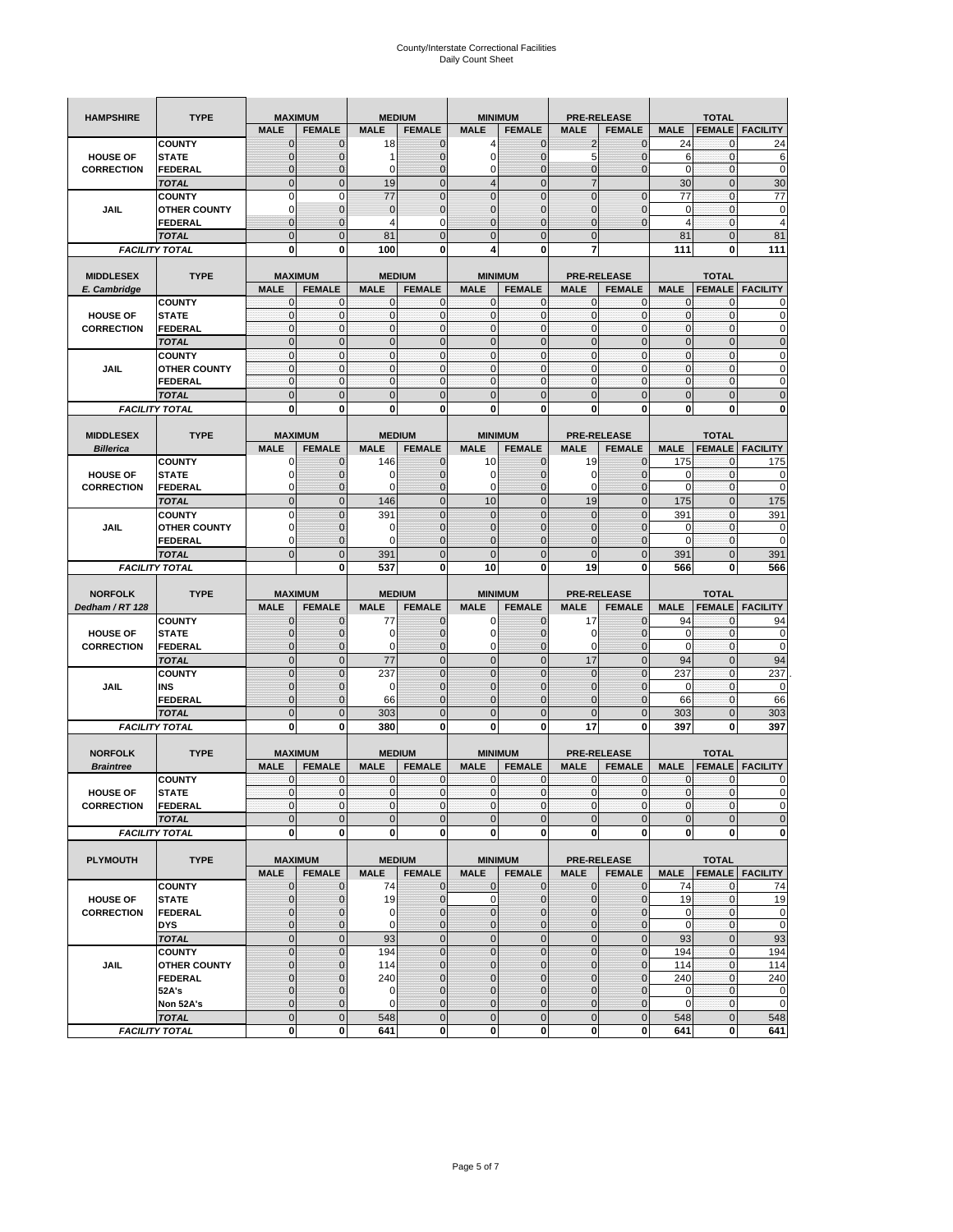# County/Interstate Correctional Facilities Daily Count Sheet

| <b>SUFFOLK</b><br><b>TYPE</b> |                       | <b>MAXIMUM</b>               |                | <b>MEDIUM</b> |               | <b>MINIMUM</b> |                | <b>PRE-RELEASE</b> |                    | <b>TOTAL</b> |               |                 |
|-------------------------------|-----------------------|------------------------------|----------------|---------------|---------------|----------------|----------------|--------------------|--------------------|--------------|---------------|-----------------|
| <b>Nashua Street</b>          |                       | <b>MALE</b>                  | <b>FEMALE</b>  | <b>MALE</b>   | <b>FEMALE</b> | <b>MALE</b>    | <b>FEMALE</b>  | <b>MALE</b>        | <b>FEMALE</b>      | <b>MALE</b>  | <b>FEMALE</b> | <b>FACILITY</b> |
|                               | <b>COUNTY</b>         | $\Omega$                     | $\mathbf{0}$   | 454           | $\Omega$      | $\mathbf{0}$   | $\Omega$       | $\mathbf{0}$       | $\Omega$           | 454          | $\Omega$      | 454             |
| JAIL                          | <b>OTHER COUNTY</b>   | $\Omega$                     | $\Omega$       | $\Omega$      | 0             | $\Omega$       | $\Omega$       | $\Omega$           | $\Omega$           | $\Omega$     | $\Omega$      | 0               |
|                               | <b>FEDERAL</b>        | $\mathbf{0}$                 | $\mathbf{0}$   | 0             | 0             | $\mathbf{0}$   | $\mathbf{0}$   | $\mathbf 0$        | $\mathbf{0}$       | $\Omega$     | 0             | 0               |
|                               | <b>TOTAL</b>          | $\Omega$                     | $\Omega$       | 454           | $\Omega$      | $\overline{0}$ | $\Omega$       | $\Omega$           | $\Omega$           | 454          | $\Omega$      | 454             |
|                               | <b>FACILITY TOTAL</b> | 0                            | $\mathbf{0}$   | 454           | 0             | $\mathbf{0}$   | $\bf{0}$       | $\mathbf{0}$       | 0                  | 454          | 0             | 454             |
|                               |                       |                              |                |               |               |                |                |                    |                    |              |               |                 |
| <b>SUFFOLK</b>                | <b>TYPE</b>           |                              | <b>MAXIMUM</b> | <b>MEDIUM</b> |               |                | <b>MINIMUM</b> |                    | <b>PRE-RELEASE</b> |              | <b>TOTAL</b>  |                 |
| South Bay                     |                       | <b>MALE</b>                  | <b>FEMALE</b>  | <b>MALE</b>   | <b>FEMALE</b> | <b>MALE</b>    | <b>FEMALE</b>  | <b>MALE</b>        | <b>FEMALE</b>      | <b>MALE</b>  | <b>FEMALE</b> | <b>FACILITY</b> |
|                               | <b>COUNTY</b>         | $\Omega$                     | $\mathbf{0}$   | 395           | 148           | $\mathbf{0}$   | $\mathbf{0}$   | 6                  | 2                  | 401          | 150           | 551             |
| <b>HOUSE OF</b>               | <b>STATE</b>          |                              | $\overline{0}$ | $\Omega$      | $\Omega$      | $\Omega$       | O              | $\Omega$           | $\Omega$           | $\Omega$     | $\Omega$      | 0               |
| <b>CORRECTION</b>             | <b>FEDERAL</b>        | $\Omega$                     | $\overline{0}$ | 0             | $\Omega$      | $\mathbf{0}$   | $\mathbf{0}$   | $\Omega$           | 0                  | $\Omega$     | $\Omega$      | $\Omega$        |
|                               | <b>TOTAL</b>          | $\Omega$                     | $\overline{0}$ | 395           | 148           | $\mathbf 0$    | $\mathbf{0}$   | 6                  | $\overline{2}$     | 401          | 150           | 551             |
|                               | <b>FACILITY TOTAL</b> | 0                            | 0              | 395           | 148           | $\mathbf{0}$   | 0              | 6                  | $\overline{2}$     | 401          | 150           | 551             |
|                               |                       |                              |                |               |               |                |                |                    |                    |              |               |                 |
| <b>WORCESTER</b>              |                       |                              | <b>MAXIMUM</b> | <b>MEDIUM</b> |               |                | <b>MINIMUM</b> |                    | <b>PRE-RELEASE</b> |              | <b>TOTAL</b>  |                 |
|                               |                       | <b>MALE</b>                  | <b>FEMALE</b>  | <b>MALE</b>   | <b>FEMALE</b> | <b>MALE</b>    | <b>FEMALE</b>  | <b>MALE</b>        | <b>FEMALE</b>      | <b>MALE</b>  | <b>FEMALE</b> | <b>FACILITY</b> |
|                               | <b>COUNTY</b>         |                              |                |               |               |                |                |                    |                    | 169          | $\Omega$      | 169             |
| <b>HOUSE OF</b>               | <b>STATE</b>          |                              |                |               |               |                |                |                    |                    | 0            | 0             | 0               |
| <b>CORRECTION</b>             | FEDERAL               |                              |                |               |               |                |                |                    |                    | $\Omega$     | $\Omega$      | 0               |
|                               | <b>TOTAL</b>          | $\Omega$                     | $\mathbf{0}$   | $\Omega$      | $\mathbf 0$   | $\mathbf{0}$   | $\mathbf{0}$   | $\mathbf{0}$       | $\Omega$           | 169          | $\mathbf{0}$  | 169             |
|                               | <b>COUNTY</b>         |                              |                |               |               |                |                |                    |                    | 449          | $\Omega$      | 449             |
| <b>JAIL</b>                   | <b>OTHER COUNTY</b>   |                              |                |               |               |                |                |                    |                    | $\Omega$     | $\Omega$      | 0               |
|                               | FEDERAL               |                              |                |               |               |                |                |                    |                    | $\Omega$     | $\Omega$      | $\mathbf 0$     |
|                               | <b>TOTAL</b>          | $\cap$                       | $\Omega$       | $\Omega$      | $\mathbf{0}$  | $\mathbf{0}$   | $\Omega$       | $\Omega$           | $\Omega$           | 449          | $\Omega$      | 449             |
|                               | <b>FACILITY TOTAL</b> | $\Omega$                     | 0              | $\Omega$      | 0             | $\mathbf{0}$   | $\bf{0}$       | $\mathbf 0$        | 0                  | 618          | O             | 618             |
|                               |                       |                              |                |               |               |                |                |                    |                    |              |               |                 |
| <b>FEDERAL BUREAU</b>         |                       | <b>STATE</b>                 |                |               |               |                |                |                    |                    |              |               |                 |
| OF PRISONS                    | <b>TYPE</b>           | <b>TOTAL</b><br><b>STATE</b> | 11             |               |               |                |                |                    |                    |              |               |                 |
| <b>DYS</b>                    | <b>TYPE</b>           | <b>TOTAL</b>                 | 0              |               |               |                |                |                    |                    |              |               |                 |
|                               |                       | <b>STATE</b>                 |                |               |               |                |                |                    |                    |              |               |                 |
| <b>INTERSTATES</b>            | <b>TYPE</b>           | <b>TOTAL</b>                 | 77             |               |               |                |                |                    |                    |              |               |                 |

\*Data for county facilities is provided by the MA County Sheriffs.